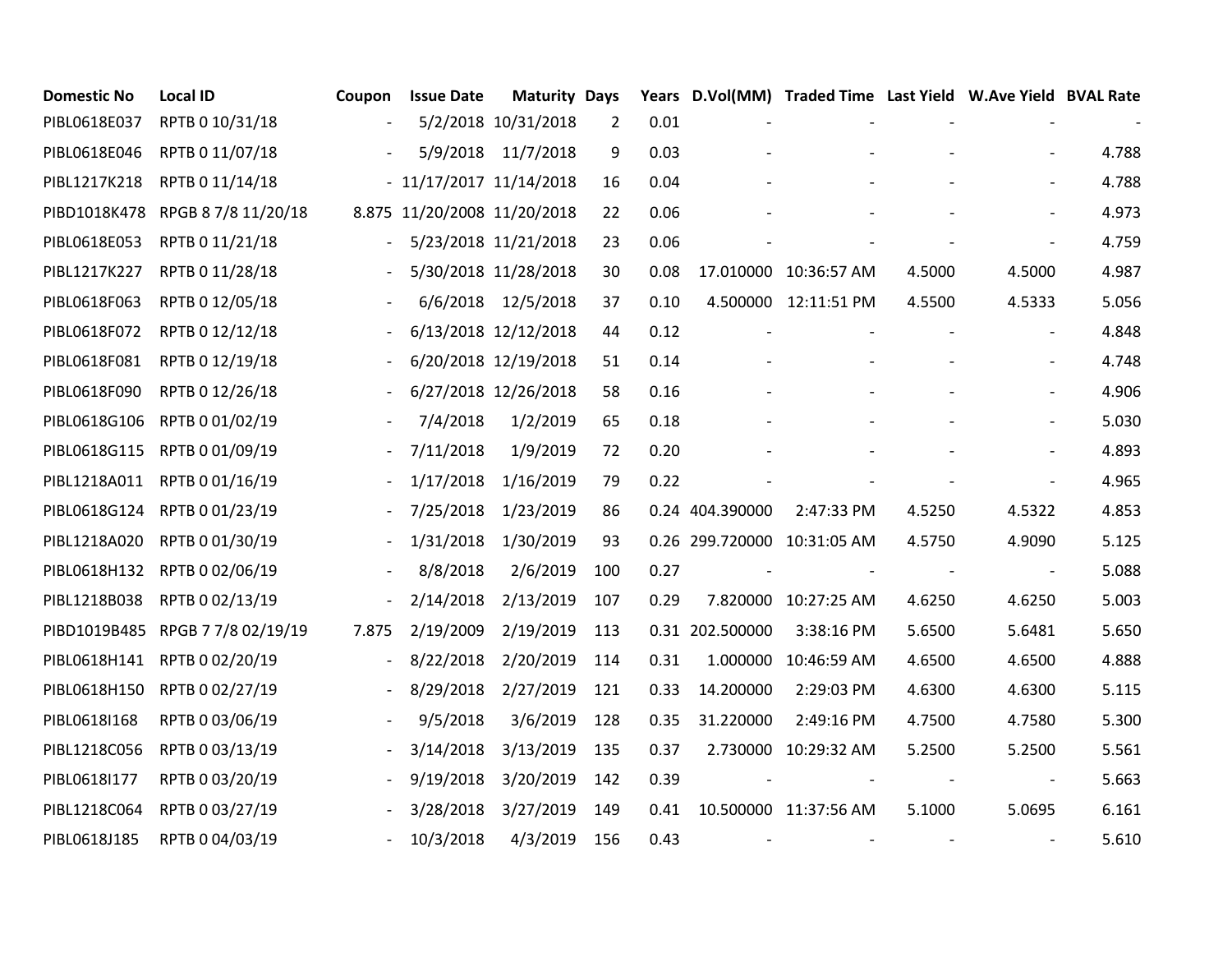| PIBL0618J194 | RPTB 0 04/10/19                  |                          | $-10/10/2018$            | 4/10/2019           | 163 | 0.45 | 1.500000                 | 3:01:39 PM               | 4.7500                   | 4.7500                       | 5.715 |
|--------------|----------------------------------|--------------------------|--------------------------|---------------------|-----|------|--------------------------|--------------------------|--------------------------|------------------------------|-------|
|              | PIBL1218D090 RPTB 0 04/17/19     |                          | 4/18/2018                | 4/17/2019           | 170 | 0.47 | $\overline{\phantom{a}}$ |                          | $\sim$ $-$               | $\overline{\phantom{a}}$     | 5.925 |
|              | PIBL1218D107 RPTB 0 04/24/19     | $\sim$                   | 4/25/2018 4/24/2019      |                     | 177 | 0.49 |                          | 3.750000 12:19:23 PM     | 5.8000                   | 5.7253                       | 6.016 |
|              | PIBD0719D531 RPGB 5 04/26/19     | 5.000                    | 4/26/2012 4/26/2019      |                     | 179 | 0.49 |                          | 17.580000 10:00:02 AM    | 5.9000                   | 5.9696                       | 6.147 |
|              | PIBL1218E132 RPTB 0 05/15/19     |                          | 5/16/2018                | 5/15/2019           | 198 | 0.54 |                          | 5.500000 11:43:21 AM     | 5.6850                   | 5.6077                       | 5.901 |
|              | PIBL1218E142 RPTB 0 05/22/19     | $\overline{\phantom{a}}$ | 5/23/2018                | 5/22/2019           | 205 | 0.56 | $\overline{\phantom{a}}$ |                          |                          | $\blacksquare$               | 5.929 |
|              | PIBL1218E151 RPTB 0 05/29/19     |                          | 5/30/2018                | 5/29/2019           | 212 | 0.58 |                          | 36.790000 11:09:26 AM    | 5.8000                   | 5.7935                       | 5.810 |
|              | PIBL1218F169 RPTB 0 06/05/19     | $\overline{\phantom{a}}$ | 6/6/2018                 | 6/5/2019            | 219 | 0.60 | 1.640000                 | 3:00:54 PM               | 5.6250                   | 5.6250                       | 5.998 |
| PIBL1218F178 | RPTB 0 06/11/19                  |                          | 6/13/2018                | 6/11/2019           | 225 | 0.62 |                          | 8.090000 10:33:59 AM     | 5.8500                   | 5.8500                       | 5.994 |
| PIBL1218F188 | RPTB 0 06/19/19                  | $\overline{\phantom{a}}$ |                          | 6/20/2018 6/19/2019 | 233 | 0.64 |                          |                          |                          | $\overline{\phantom{a}}$     | 5.989 |
| PIBL1218F196 | RPTB 0 06/26/19                  |                          | 6/27/2018                | 6/26/2019           | 240 | 0.66 |                          |                          |                          |                              | 6.069 |
|              | PIBL1218G202 RPTB 0 07/03/19     | $\overline{\phantom{a}}$ | 7/4/2018                 | 7/3/2019            | 247 | 0.68 |                          | 6.450000 11:00:36 AM     | 6.0200                   | 5.9362                       | 6.097 |
|              | PIBL1218G211 RPTB 0 07/10/19     | $\equiv$                 | 7/11/2018                | 7/10/2019           | 254 | 0.70 |                          |                          |                          | $\overline{\phantom{a}}$     | 6.125 |
|              | PIBL1218G220 RPTB 0 07/17/19     | $\blacksquare$           | 7/18/2018                | 7/17/2019           | 261 | 0.72 |                          | 20.430000 11:52:12 AM    | 6.0000                   | 6.0202                       | 6.365 |
|              | PIBD0719G547 RPGB 4 3/4 07/19/19 | 4.750                    | 7/19/2012                | 7/19/2019           | 263 | 0.72 |                          |                          |                          |                              | 6.593 |
|              | PIBL1218G239 RPTB 0 07/24/19     |                          | $-7/25/2018$             | 7/24/2019           | 268 | 0.73 |                          |                          |                          | $\qquad \qquad -$            | 6.181 |
|              | PIBL1218H249 RPTB 0 07/31/19     | $\blacksquare$           | 8/1/2018                 | 7/31/2019           | 275 | 0.75 |                          |                          |                          |                              | 6.208 |
|              | PIBL1218H256 RPTB 0 08/07/19     | $\overline{\phantom{a}}$ | 8/8/2018                 | 8/7/2019            | 282 | 0.77 |                          | 18.380000 10:26:40 AM    | 6.1000                   | 6.1000                       | 6.498 |
|              | PIBL1218H265 RPTB 0 08/14/19     | $\overline{\phantom{a}}$ | 8/15/2018                | 8/14/2019           | 289 | 0.79 |                          |                          |                          | $\overline{\phantom{a}}$     | 6.346 |
|              | PIBL1218H274 RPTB 0 08/20/19     |                          | 8/22/2018                | 8/20/2019           | 295 | 0.81 |                          |                          |                          | $\qquad \qquad \blacksquare$ | 6.352 |
|              | PIBL1218H283 RPTB 0 08/28/19     |                          | - 8/29/2018 8/28/2019    |                     | 303 | 0.83 |                          |                          |                          |                              | 6.319 |
|              | PIBD0719H555 RPGB 4 3/4 08/30/19 | 4.750                    | 8/30/2012 8/30/2019      |                     | 305 | 0.84 |                          |                          |                          |                              | 6.485 |
| PIBL1218I291 | RPTB 0 09/04/19                  | $\Box$                   | 9/5/2018                 | 9/4/2019            | 310 | 0.85 |                          |                          |                          |                              | 6.347 |
| PIBL1218I308 | RPTB 0 09/11/19                  | $\overline{\phantom{a}}$ | 9/12/2018                | 9/11/2019           | 317 | 0.87 |                          |                          |                          |                              | 6.001 |
| PIBL1218I317 | RPTB 0 09/18/19                  | $\overline{\phantom{a}}$ | 9/19/2018                | 9/18/2019           | 324 | 0.89 | 10.440000                | 3:12:07 PM               | 6.3000                   | 6.3000                       | 6.386 |
| PIBL1218J334 | RPTB 0 10/02/19                  |                          | $-10/3/2018$ $10/2/2019$ |                     | 338 | 0.93 |                          | $\overline{\phantom{a}}$ | $\overline{\phantom{a}}$ | $\overline{\phantom{a}}$     | 6.454 |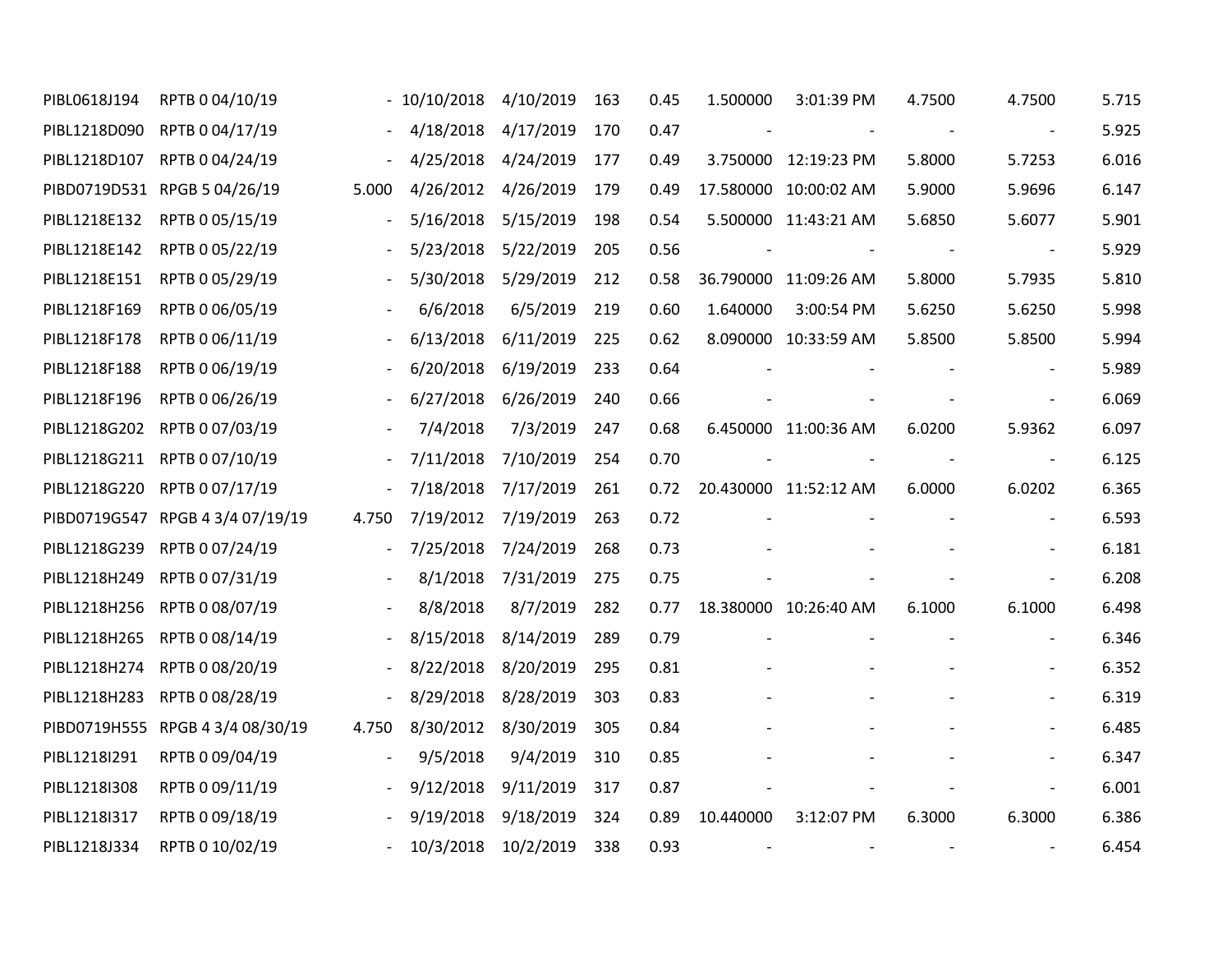| PIBL1218J343 | RPTB 0 10/09/19                  |        | $-10/10/2018$                     | 10/9/2019                | 345 |      | 0.95 147.220000          | 2:59:18 PM                  | 6.2500                   | 6.1991                   | 6.486 |
|--------------|----------------------------------|--------|-----------------------------------|--------------------------|-----|------|--------------------------|-----------------------------|--------------------------|--------------------------|-------|
| PIBL1218J352 | RPTB 0 10/16/19                  |        | $-10/17/2018$ 10/16/2019          |                          | 352 | 0.96 | 70.000000                | 2:20:12 PM                  | 6.2500                   | 6.2500                   | 6.490 |
| PIBL1218J361 | RPTB 0 10/23/19                  |        | $-10/24/2018$ 10/23/2019          |                          | 359 | 0.98 |                          | 88.820000 10:36:45 AM       | 6.3000                   | 6.3715                   | 6.507 |
|              | PIBD0719K560 RPGB 3 7/8 11/22/19 |        | 3.875 11/22/2012 11/22/2019       |                          | 389 | 1.07 |                          |                             |                          | $\blacksquare$           | 6.673 |
|              | PIBD0320A229 RPGB 3 3/8 01/12/20 | 3.375  | 1/12/2017                         | 1/12/2020                | 440 | 1.21 |                          |                             |                          | $\overline{\phantom{a}}$ | 6.615 |
|              | PIBD1020B508 RPGB 7 3/4 02/18/20 | 7.750  |                                   | 2/18/2010 2/18/2020      | 477 | 1.31 |                          |                             |                          | $\overline{\phantom{a}}$ | 6.737 |
| PIID0320D087 | RPGB 4 1/4 04/11/20              | 4.250  | 4/11/2017                         | 4/11/2020                | 530 | 1.45 | 19.985000                | 3:29:58 PM                  | 6.6200                   | 6.6243                   | 6.622 |
| PIID1020H015 | RPGB 7 1/4 08/19/20              | 7.250  |                                   | 8/19/2010 8/19/2020      | 660 | 1.81 | $\overline{\phantom{a}}$ |                             |                          | $\overline{\phantom{a}}$ | 6.853 |
|              | PIBD0520H735 RPGB 3 3/8 08/20/20 | 3.375  | 8/20/2015                         | 8/20/2020                | 661 | 1.81 |                          |                             |                          | $\overline{\phantom{a}}$ | 6.939 |
| PIBD1020I510 | RPGB 6 1/8 09/16/20              | 6.125  |                                   | 9/16/2010 9/16/2020      | 688 | 1.88 |                          |                             |                          | $\overline{\phantom{a}}$ | 6.982 |
| PIBD1020L525 | RPGB 5 7/8 12/16/20              |        | 5.875 12/16/2010 12/16/2020       |                          | 779 | 2.13 |                          |                             |                          | $\overline{\phantom{a}}$ | 7.029 |
|              | PIBD0321A236 RPGB 4 1/4 01/25/21 | 4.250  |                                   | 1/25/2018 1/25/2021      | 819 | 2.24 |                          |                             |                          | $\overline{\phantom{a}}$ | 6.914 |
| PIID1021C027 | RPGB 7 3/8 03/03/21              | 7.375  | 3/3/2011                          | 3/3/2021                 | 856 | 2.34 |                          |                             |                          |                          | 6.978 |
|              | PIBD0721C574 RPGB 3 1/2 03/20/21 | 3.500  | 3/20/2014                         | 3/20/2021                | 873 | 2.39 |                          |                             |                          | $\blacksquare$           | 7.084 |
|              | PIBD1021D531 RPGB 6 1/2 04/28/21 | 6.500  | 4/28/2011                         | 4/28/2021                | 912 | 2.50 |                          |                             |                          | $\blacksquare$           | 7.068 |
| PIID0321F092 | RPGB 4 7/8 06/13/21              | 4.875  | 6/13/2018                         | 6/13/2021                | 958 |      |                          | 2.62 150.800000 11:52:29 AM | 6.8800                   | 6.8004                   | 6.950 |
| PIID1021J039 | RPGB 5 3/4 10/20/21              |        | 5.750 10/20/2011 10/20/2021 1087  |                          |     | 2.98 | $\blacksquare$           | $\overline{\phantom{a}}$    | $\sim$ $-$               | $\blacksquare$           | 7.067 |
|              | PIBD1021K551 RPGB 5 3/4 11/24/21 |        | 5.750 11/24/2011 11/24/2021 1122  |                          |     | 3.07 | 1.500000                 | 3:47:20 PM                  | 7.1000                   | 7.1000                   | 7.198 |
|              | PIBD1022G545 RPGB 6 3/8 01/19/22 | 6.375  |                                   | 7/19/2011 1/19/2022 1178 |     | 3.23 | 18.000000                | 2:45:05 PM                  | 7.2000                   | 7.2000                   | 7.320 |
|              | PIBD0522A747 RPGB 4 01/26/22     | 4.000  | 1/26/2017                         | 1/26/2022 1185           |     | 3.24 |                          |                             |                          | $\overline{\phantom{a}}$ | 7.200 |
|              | PIBD2022C021 RPGB 15 03/14/22    | 15.000 |                                   | 3/14/2002 3/14/2022 1232 |     | 3.37 |                          |                             |                          | $\overline{\phantom{a}}$ | 7.137 |
|              | PIBD1022H562 RPGB 4 7/8 08/02/22 | 4.875  | 8/2/2012                          | 8/2/2022 1373            |     | 3.76 |                          |                             |                          | $\overline{\phantom{a}}$ | 7.774 |
| PIBD1022I570 | RPGB 4 3/4 09/13/22              | 4.750  |                                   | 9/13/2012 9/13/2022 1415 |     | 3.87 |                          |                             |                          | $\overline{\phantom{a}}$ | 7.062 |
| PIBD2022J033 | RPGB 12 3/4 10/17/22             |        | 12.750 10/17/2002 10/17/2022 1449 |                          |     | 3.97 |                          |                             |                          | $\blacksquare$           | 7.462 |
| PIID0522L114 | RPGB 4 5/8 12/04/22              | 4.625  | 12/4/2017                         | 12/4/2022 1497           |     |      | 4.10 260.500000          | 3:30:24 PM                  | 7.0000                   | 7.1033                   | 7.139 |
| PIBD1022L585 | RPGB 4 12/06/22                  | 4.000  |                                   | 12/6/2012 12/6/2022 1499 |     | 4.10 |                          | $\overline{\phantom{a}}$    | $\overline{\phantom{a}}$ | $\blacksquare$           | 7.467 |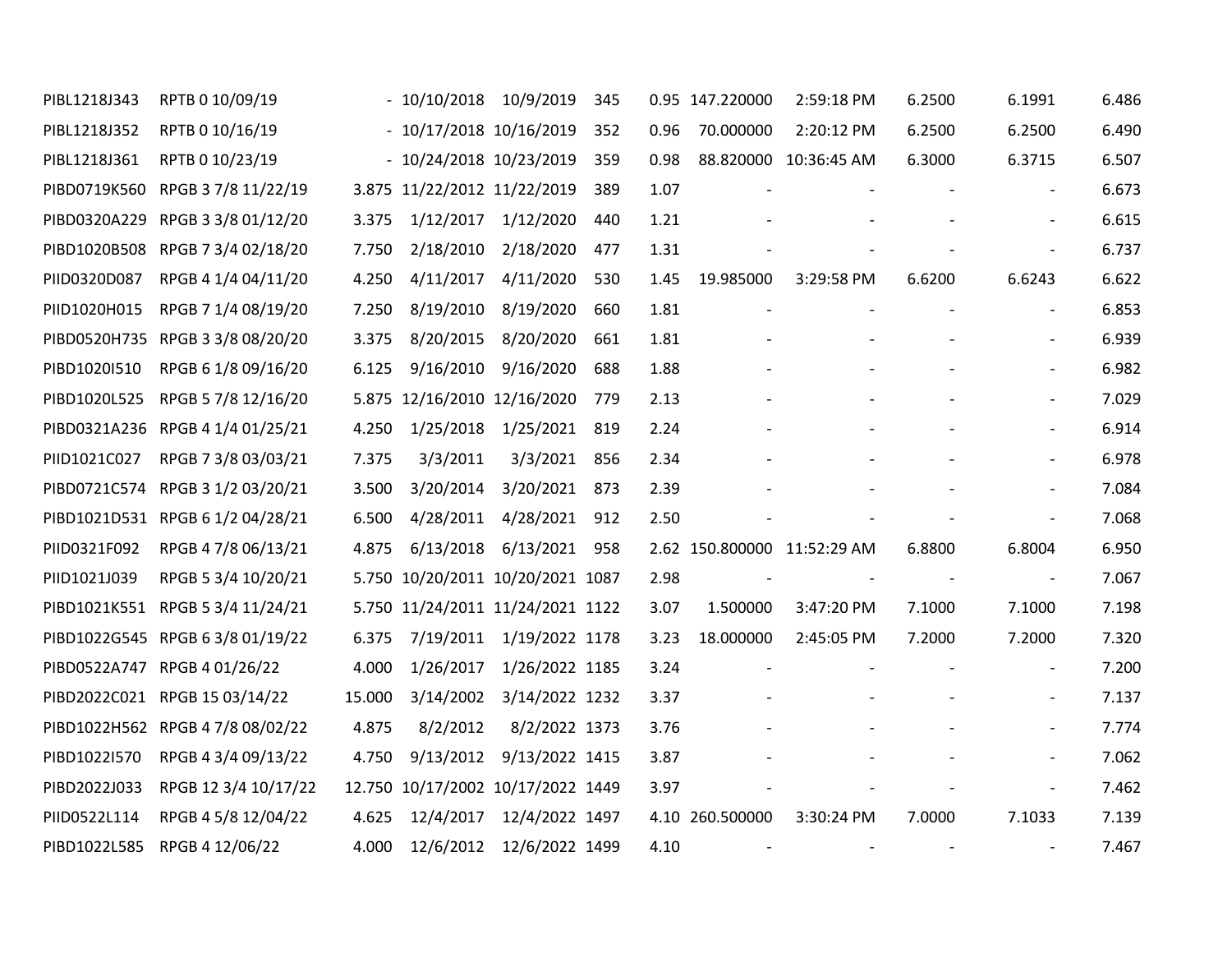|              | PIBD2023B048 RPGB 13 02/20/23     | 13.000 | 2/20/2003 | 2/20/2023 1575                    | 4.31  |                          |                             |            |                          | 7.206 |
|--------------|-----------------------------------|--------|-----------|-----------------------------------|-------|--------------------------|-----------------------------|------------|--------------------------|-------|
|              | PIBD0523C752 RPGB 5 1/2 03/08/23  | 5.500  | 3/8/2018  | 3/8/2023 1591                     | 4.36  |                          |                             |            |                          | 7.083 |
|              | PIBD0723D588 RPGB 3 1/2 04/21/23  | 3.500  | 4/21/2016 | 4/21/2023 1635                    |       | 4.48 254.040000          | 2:44:52 PM                  | 7.3000     | 7.2261                   | 7.441 |
|              | PIBD2023E054 RPGB 11 7/8 05/29/23 | 11.875 | 5/29/2003 | 5/29/2023 1673                    | 4.58  |                          |                             | $\sim$ $-$ | $\mathbb{L}$             | 7.567 |
| PIID1023H046 | RPGB 3 1/4 08/15/23               | 3.250  | 8/15/2013 | 8/15/2023 1751                    | 4.79  |                          | 6.200000 11:25:06 AM        | 7.4500     | 7.5113                   | 7.772 |
| PIBD2023J068 | RPGB 11 3/8 10/23/23              |        |           | 11.375 10/23/2003 10/23/2023 1820 | 4.98  | $\overline{\phantom{a}}$ | $\sim$ $-$                  | $\sim$ $-$ | $\overline{\phantom{a}}$ | 7.591 |
|              | PIBD0724D595 RPGB 4 1/2 04/20/24  | 4.500  | 4/20/2017 | 4/20/2024 2000                    |       | 5.48 200.000000          | 3:51:00 PM                  | 7.6500     | 7.6500                   | 7.720 |
|              | PIBD2024F075 RPGB 12 3/8 06/03/24 | 12.375 | 6/3/2004  | 6/3/2024 2044                     | 5.60  |                          |                             |            | $\overline{\phantom{a}}$ | 7.629 |
|              | PIBD2024H086 RPGB 12 7/8 08/05/24 | 12.875 | 8/5/2004  | 8/5/2024 2107                     | 5.77  |                          |                             |            | $\overline{\phantom{a}}$ | 7.770 |
|              | PIBD1024H595 RPGB 4 1/8 08/20/24  | 4.125  |           | 8/20/2014 8/20/2024 2122          | 5.81  |                          |                             |            | $\overline{\phantom{a}}$ | 7.988 |
|              | PIBD2024K091 RPGB 13 3/4 11/11/24 |        |           | 13.750 11/11/2004 11/11/2024 2205 | 6.04  |                          |                             |            |                          | 7.800 |
|              | PIBD0725D618 RPGB 5 3/4 04/12/25  | 5.750  |           | 4/12/2018 4/12/2025 2357          |       | 6.45 127.080000          | 9:02:09 AM                  | 7.3750     | 7.4439                   | 7.621 |
|              | PIBD2025D103 RPGB 12 1/8 04/14/25 | 12.125 | 4/14/2005 | 4/14/2025 2359                    | 6.46  |                          |                             |            | $\sim$                   | 7.804 |
| PIBD10251608 | RPGB 3 5/8 09/09/25               | 3.625  | 9/9/2015  | 9/9/2025 2507                     | 6.86  | 6.500000                 | 2:02:53 PM                  | 7.7000     | 7.7000                   | 7.786 |
| PIBD2025J116 | RPGB 12 1/8 10/20/25              |        |           | 12.125 10/20/2005 10/20/2025 2548 | 6.98  |                          |                             |            | $\blacksquare$           | 7.863 |
|              | PIBD2525K015 RPGB 18 1/4 11/29/25 |        |           | 18.250 11/29/2000 11/29/2025 2588 | 7.09  |                          |                             |            | $\overline{\phantom{a}}$ | 7.877 |
|              | PIBD2026A122 RPGB 10 1/4 01/19/26 | 10.250 |           | 1/19/2006 1/19/2026 2639          | 7.23  |                          |                             |            | $\overline{\phantom{a}}$ | 7.891 |
| PIID1026I057 | RPGB 3 1/2 09/20/26               | 3.500  | 9/20/2016 | 9/20/2026 2883                    |       | 7.89 200.000000          | 3:48:07 PM                  | 7.8500     | 7.8500                   | 8.004 |
| PIID1526J019 | RPGB 6 1/4 10/20/26               |        |           | 6.250 10/20/2011 10/20/2026 2913  | 7.98  |                          |                             |            | $\overline{\phantom{a}}$ | 7.957 |
| PIBD2026L139 | RPGB 8 12/07/26                   | 8.000  | 12/7/2006 | 12/7/2026 2961                    | 8.11  |                          |                             |            | $\overline{\phantom{a}}$ | 7.920 |
| PIID1527C023 | RPGB 5 3/8 03/01/27               | 5.375  | 3/1/2012  | 3/1/2027 3045                     | 8.34  |                          |                             |            | $\overline{\phantom{a}}$ | 7.957 |
|              | PIBD1027E617 RPGB 4 3/4 05/04/27  | 4.750  | 5/4/2017  | 5/4/2027 3109                     | 8.51  |                          |                             |            |                          | 7.962 |
| PIBD2027I140 | RPGB 8 5/8 09/06/27               | 8.625  | 9/6/2007  | 9/6/2027 3234                     | 8.85  |                          |                             |            | $\blacksquare$           | 7.985 |
|              | PIBD1028C635 RPGB 6 1/4 03/22/28  | 6.250  | 3/22/2018 | 3/22/2028 3432                    |       |                          | 9.40 186.000000 11:55:09 AM | 7.9500     | 7.9366                   | 8.112 |
|              | PIBD2028L151 RPGB 9 1/2 12/04/28  | 9.500  | 12/4/2008 | 12/4/2028 3689                    | 10.10 |                          |                             |            | $\overline{\phantom{a}}$ | 8.017 |
|              | PIBD2030E166 RPGB 8 3/4 05/27/30  | 8.750  | 5/27/2010 | 5/27/2030 4228                    | 11.58 |                          |                             |            |                          | 8.014 |